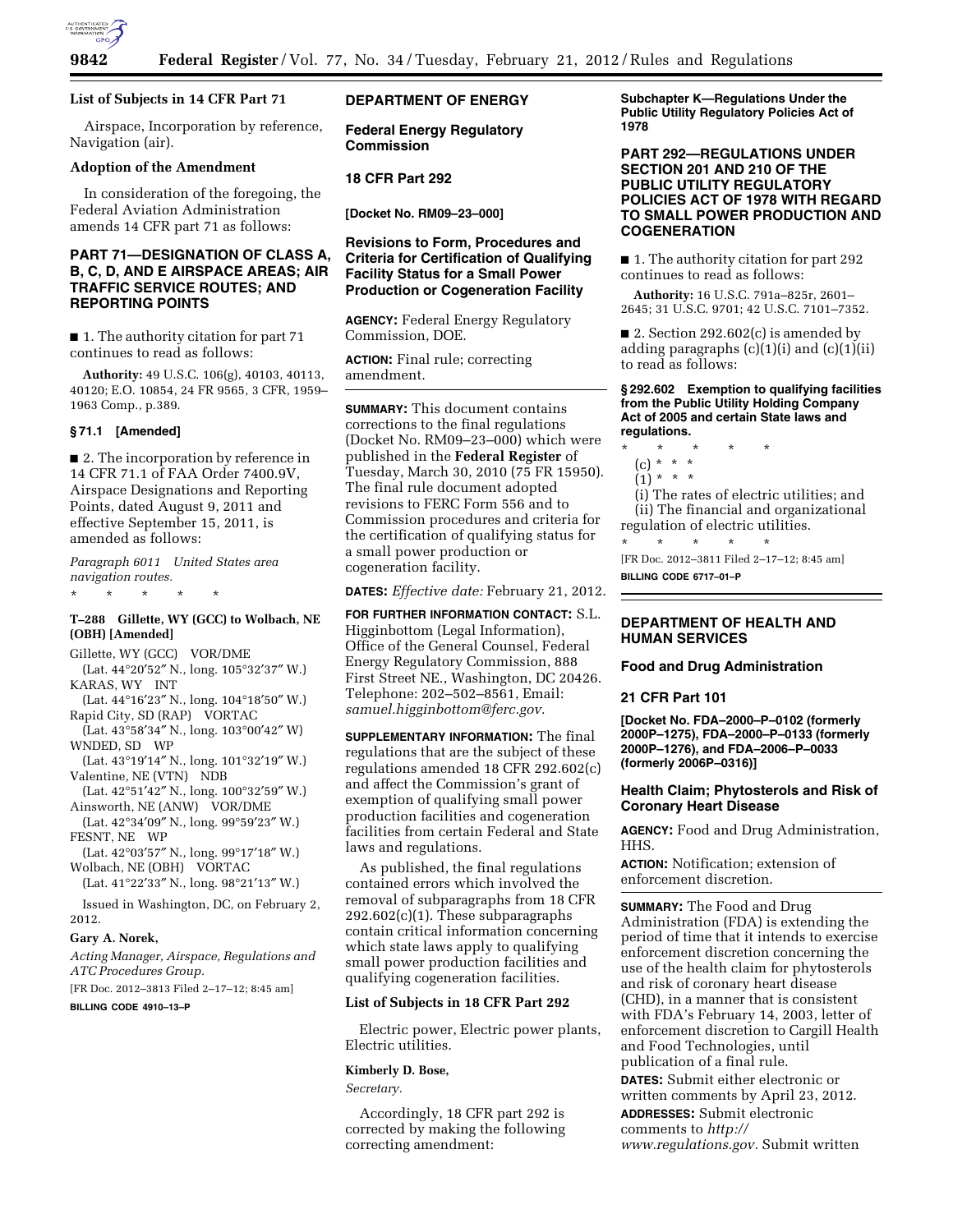comments to the Division of Dockets Management (HFA–305), Food and Drug Administration, 5630 Fishers Lane, rm. 1061, Rockville, MD 20852.

**FOR FURTHER INFORMATION CONTACT:**  Blakeley Fitzpatrick, Center for Food Safety and Applied Nutrition (HFS– 830), 5100 Paint Branch Pkwy., College Park, MD 20740, 240–402–1450.

**SUPPLEMENTARY INFORMATION:** For the reasons described herein, FDA intends to continue to exercise enforcement discretion with respect to the use of a health claim regarding reduced risk of coronary heart disease (CHD) for phytosterol-containing conventional food and dietary supplements, in a manner that is consistent with FDA's February 14, 2003, letter of enforcement discretion to Cargill Health and Food Technologies, until publication of a final rule.

### **I. Regulatory History**

In the **Federal Register** of September 8, 2000 (65 FR 54686), FDA issued an interim final rule (IFR) authorizing a health claim for plant sterol/stanol esters and CHD. Among other requirements, we established in the IFR that spreads and dressings for salads must contain at least 0.65 grams (g) of plant sterol esters per reference amount customarily consumed (RACC) to be eligible to bear the health claim and that spreads, dressings for salad, snack bars, and dietary supplements in soft gel form must contain at least 1.7 g of plant stanol esters per RACC to be eligible to bear the health claim.

FDA received a letter, dated January 6, 2003, from Cargill Health and Food Technologies requesting that FDA issue a letter stating its intention not to enforce certain requirements in the IFR. The letter cited new scientific evidence and comments submitted to FDA in the plant sterol/stanol esters health claim rulemaking in support of extending the authorized health claim to all forms and sources of phytosterols and product forms that might effectively reduce blood cholesterol levels. In response to the letter submitted by Cargill and other comments received to the IFR, we issued a letter of enforcement discretion on February 14, 2003 (the 2003 letter) (Ref. 1). In the letter, we explained that we would consider exercising enforcement discretion, pending publication of the final rule, with respect to certain requirements of the health claim. Specifically, we stated we would consider such discretion with regard to the use of the claim in the labeling of a phytosterol-containing food, including foods other than those specified in § 101.83(c)(2)(iii)(A) (21

CFR  $101.83(c)(2)(iii)(A))$ , if: (1) The food contains at least 400 milligrams (mg) per RACC of phytosterols; (2) mixtures of phytosterol substances (i.e., mixtures of sterols and stanols) contain at least 80 percent beta-sitosterol, campesterol, stigmasterol, sitostanol, and campestanol (combined weight); (3) the food meets the requirements of  $§ 101.83(c)(2)(iii)(B)$  through  $(c)(2)(iii)(D);$  (4) products containing phytosterols, including mixtures of sterols and stanols in free (nonesterified) forms, use a collective term in lieu of the terms required by  $\S 101.83(c)(2)(i)(D)$  in the health claim to describe the substance (e.g., ''plant sterols'' or ''phytosterol''); (5) the claim specifies that the daily dietary intake of phytosterols that may reduce the risk of CHD is 800 mg or more per day, expressed as the weight of free Phytosterol; (6) vegetable oils for home use that exceed the total fat disqualifying level can bear the health claim along with a disclosure statement that complies with  $\S 101.13(h)$ ; and (7) the use of the claim otherwise complies with § 101.83. Thus, the 2003 letter described intended enforcement discretion with respect to: (1) Different forms and mixtures of phytosterols in a wider variety of products and (2) the use of the claim on foods containing lower levels of phytosterols than set forth in the IFR.

In the **Federal Register** of December 8, 2010 (75 FR 76526), we published a proposed rule that, if finalized, would amend § 101.83 (the 2010 proposed rule). The 2010 proposed rule, in part, responds to a health claim petition we received on May 5, 2006, and it also includes the evaluation of new scientific data that was not available when we published the IFR.

We stated in the 2010 proposed rule for phytosterols and the risk of CHD health claim that, pending publication of a final rule, FDA intends to consider the exercise of its enforcement discretion on a case-by-case basis when a health claim regarding phytosterols and CHD is made in a manner that is consistent with the proposed rule (75 FR 76526 at 76546).

The 2010 proposed rule also stated that, beginning 75 days after the date of publication of the proposed rule (February 21, 2011), FDA did not intend to exercise its enforcement discretion based on the 2003 letter (75 FR 76526 at 76546). We stated that starting on February 21, 2011, all products bearing the health claim would have to be in compliance with § 101.83, or if health claims were made in a manner consistent with the proposed rule, we would consider exercising enforcement

discretion pending publication of a final rule.

In the 2010 proposed rule, we proposed to make several changes to the requirements for the nature of the food eligible to bear the claim that differ from the requirements in current § 101.83 and from the basis for enforcement discretion in the 2003 letter. Among other changes, FDA proposed to increase the amount of phytosterols that must be present in the food product from 0.4 to 0.5 g of phytosterols per RACC and to only allow the use of the claim in dietary supplements containing the esterified form of phytosterols. In addition, we proposed that a conventional food would be eligible to bear the claim if it is the subject of a GRAS notification to which FDA had no further questions.

After publication of the proposed rule, we received requests from industry to extend the 75-day period from the date of publication of the proposed rule for the exercise of FDA enforcement discretion based on the 2003 letter. We subsequently issued a notice in the **Federal Register** of February 18, 2011, extending the period during which we intended to exercise enforcement discretion based on the 2003 letter to February 21, 2012 (76 FR 9525) (the February 18, 2011 notice).1

In the February 18, 2011 notice, FDA stated that it intended to exercise enforcement discretion until February 21, 2012, with respect to the use of a claim regarding reduced risk of CHD in the labeling of a phytosterol-containing food, including foods other than those specified in § 101.83(c)(2)(iii)(A), based on the factors set forth in the 2003 letter for the use of such claim in the labeling of food. FDA also stated that the February 18, 2011 notice did not change how we intend to consider exercising our enforcement discretion when claims are made consistent with the proposed requirements in the proposed rule, and that our decision to extend the period of time during which we would consider the exercise of our enforcement discretion only related to FDA's enforcement discretion based on the 2003 letter.

# **II. Current Extension of Intent To Exercise Enforcement Discretion**

Since publication of the February 18, 2011, notice, we have received two

<sup>&</sup>lt;sup>1</sup> In the February 18, 2011, notice, we identified two letters (from the Council for Responsible Nutrition and the Consumer Healthcare Products Association) and two petitions for an administrative stay of action (from Cargill, Inc., and Pharmachem Laboratories, Inc.). These two petitions are under FDA consideration and neither the February 18, 2011 notice, nor this notice, represents a decision on the petitions, in whole or in part.